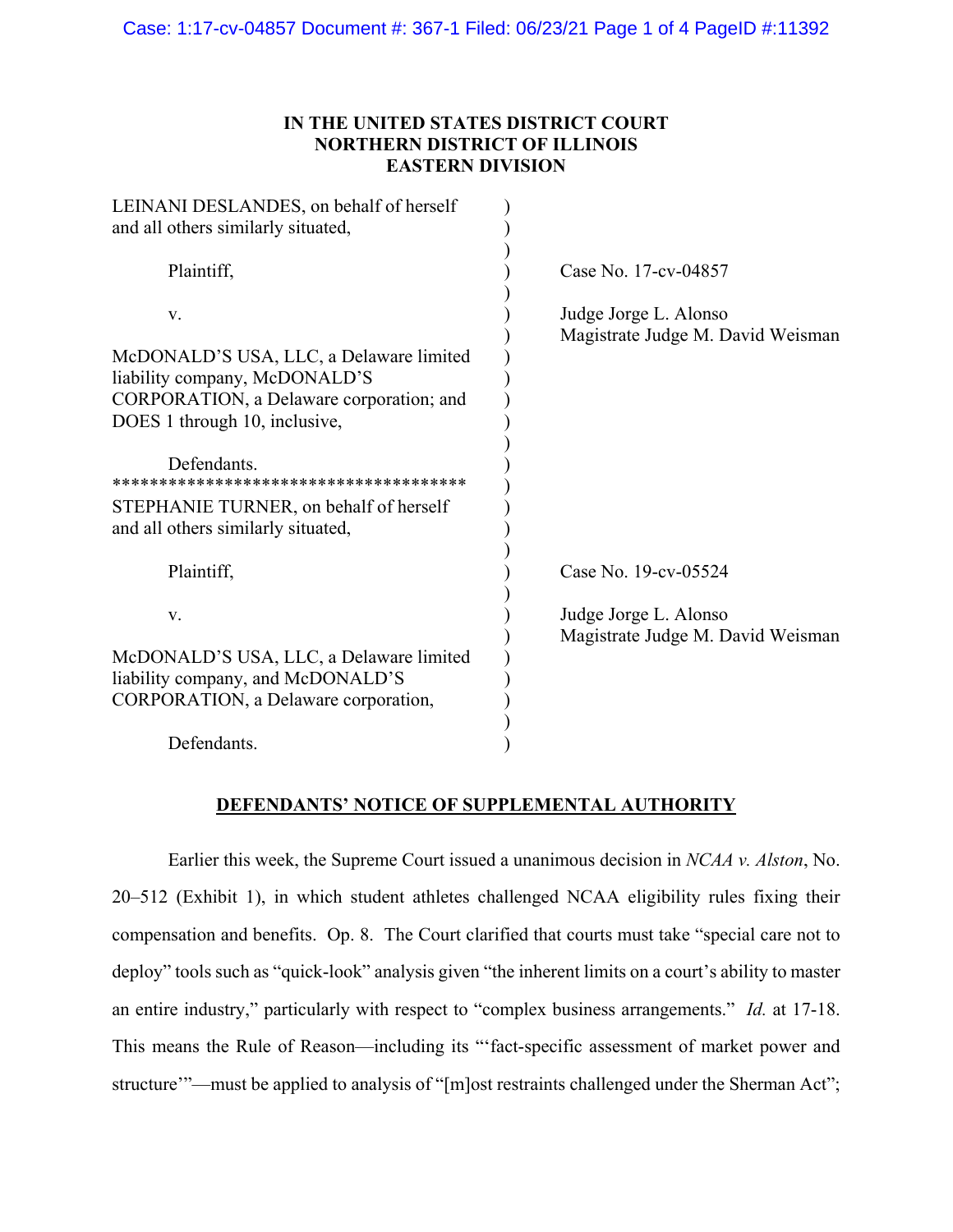#### Case: 1:17-cv-04857 Document #: 367-1 Filed: 06/23/21 Page 2 of 4 PageID #:11393

abbreviated "quick-look" analysis is limited to extreme cases on "opposite ends of the competitive spectrum." *Id.* at 16. The Court then applied the Rule of Reason because disputes involving labor market restrictions with potential procompetitive benefits "present[] complex questions" for which the quick look framework is inappropriate. *Id.* at 19.

 The Court's guidance prescribes the appropriate mode of analysis here. The NCAA had undisputed monopsony power in the relevant labor market, student-athletes had "nowhere else to sell their labor," and the NCAA's rules were "admitted horizontal price fixing" that "*in fact*  decrease[d] [student-athletes'] compensation" and suppressed output. Op. 14, 18. Yet because courts have not amassed sufficient experience with the types of restraints challenged in *Alston* to bless or condemn them "after only a quick look," *id.* at 17, the Court found the quick look standard inapplicable. *Id.* at 17-19. Rather, the "complex questions" presented compelled "fuller review," including "whether and to what extent [the challenged] restrictions in the [a] labor market yield benefits in [a corresponding] consumer market." *Id.* at 18–19.

Plaintiffs here challenge former Paragraph 14 of McDonald's franchise agreement—an intrabrand labor-market restriction within a "complex business arrangement[]," Op. 17, that McDonald's contends generates procompetitive benefits. Dkt. 299 at 23; *see also* Dkt. 53 at 15 (discussing McDonald's argument in this case "that the no-hire restriction promotes" competition "for hamburgers"); Dkt. 302-1 Ex. 2 at 21–55 (expert analysis of procompetitive benefits). Plaintiffs argue the "full-blown rule of reason" will not apply because McDonald's franchisees are competitors who agreed to restrict employee mobility, Dkt. 344 at 2, and accordingly, declined to allege a Rule of Reason claim even when given the opportunity by this Court to do so. Dkt. 53 at 16. *Alston* assessed admitted horizontal wage-fixing by interbrand competitors with proven (not disputed) anticompetitive effects under the Rule of Reason. Under *Alston*, Plaintiffs' failure to allege a Rule of Reason claim, much less proffer classwide evidence that could satisfy their burden to prove a Rule of Reason claim (including the requisite proof of impact, market definition, and market power in properly defined markets), is fatal to their bid for class certification. Dkt. 299 at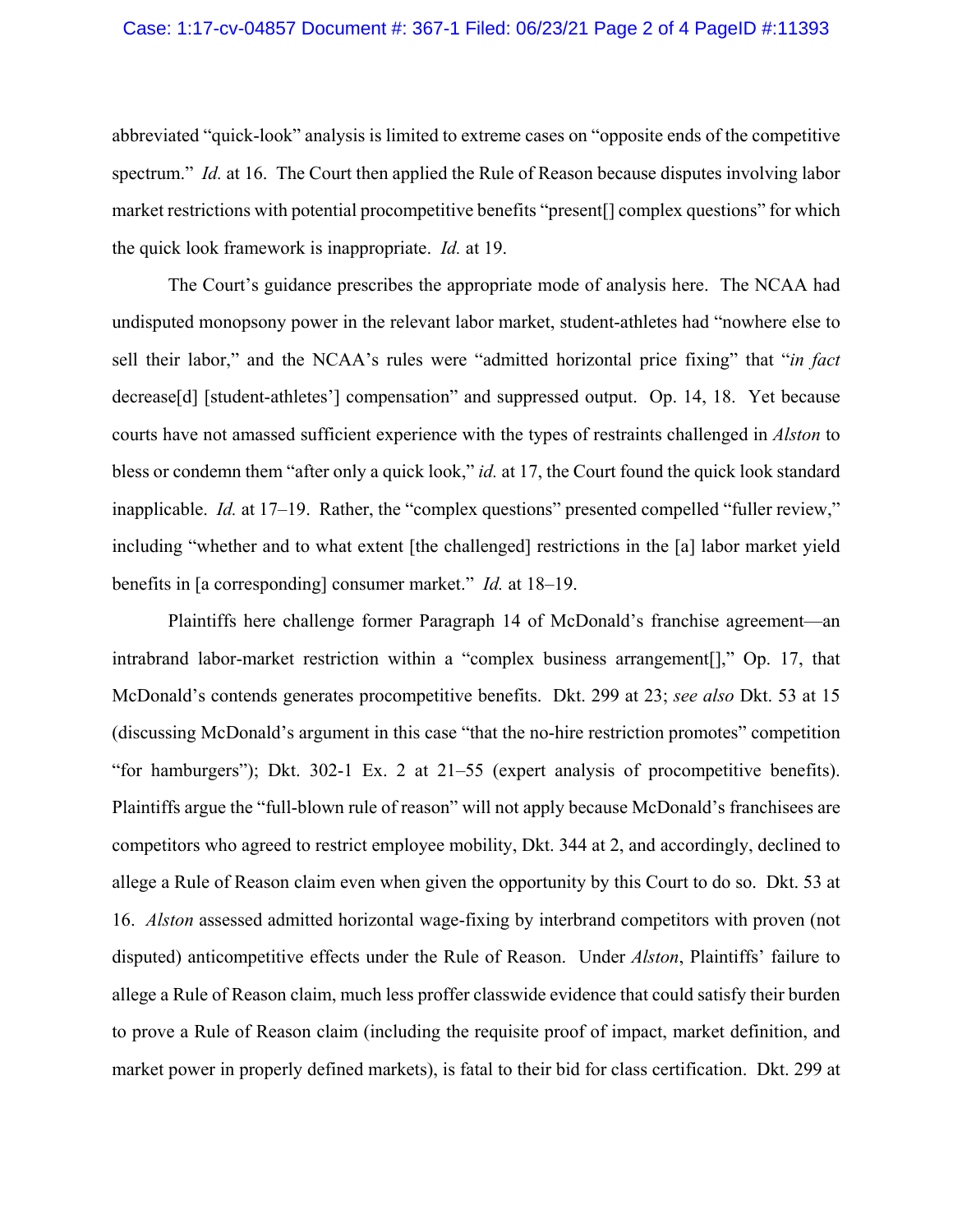13–21; *see also* Op. 21 (explaining that "a careful analysis of market realities" is imperative).\*

 $\overline{a}$ 

Dated: June 23, 2021 Respectfully submitted,

## **McDONALD'S USA, LLC and McDONALD'S CORPORATION**

By: */s/ Rachel S. Brass* Rachel S. Brass

#### GIBSON DUNN & CRUTCHER LLP

Rachel S. Brass (admitted pro hac vice) Caeli A. Higney (admitted pro hac vice) Julian W. Kleinbrodt (admitted pro hac vice) 555 Mission St., Suite 3000 San Francisco, California 94105 Telephone: (415) 393-8200 Facsimile: (415) 374-8458 Email: RBrass@gibsondunn.com CHigney@gibsondunn.com

Matthew C. Parrott (admitted pro hac vice) 3161 Michelson Dr. Irvine, CA 92612 Telephone: (949) 451-3800 Facsimile: (949) 451-4220 Email: MParrott@gibsondunn.com

#### A&G LAW LLC

Robert M. Andalman (Atty. No. 6209454) Rachael Blackburn (Atty. No. 6277142) 542 S. Dearborn St.; 10th Floor Chicago, IL 60605 Tel.: (312) 341-3900 Fax: (312) 341-0700

<sup>\*</sup> McDonald's maintains that Plaintiffs' failure to allege a Rule of Reason claim also compels judgment against them, and McDonald's reserves the right to move for such relief.